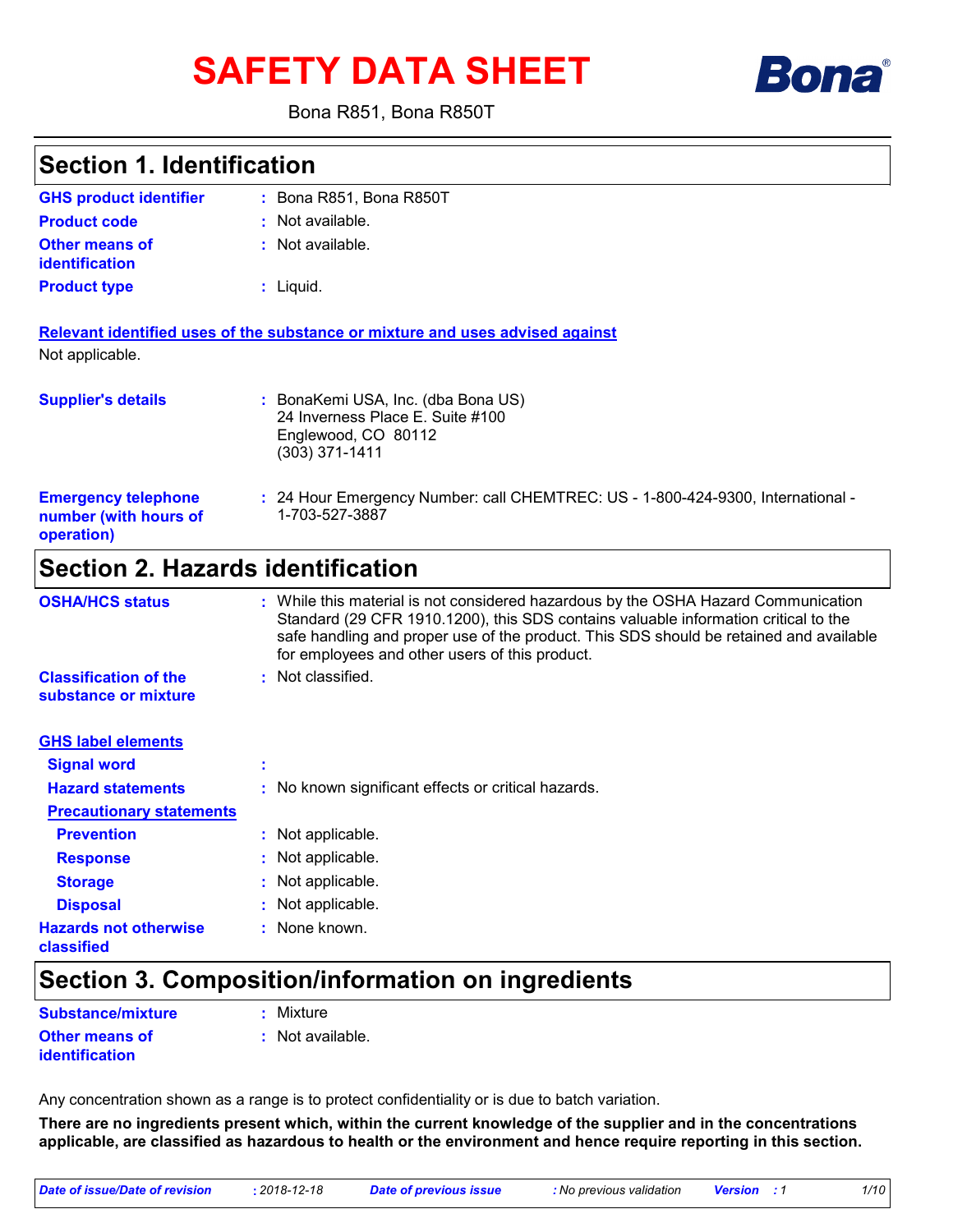# **Section 3. Composition/information on ingredients**

**Occupational exposure limits, if available, are listed in Section 8.**

### **Section 4. First aid measures**

#### **Description of necessary first aid measures**

| Eye contact         | : Immediately flush eyes with plenty of water, occasionally lifting the upper and lower<br>eyelids. Check for and remove any contact lenses. Get medical attention if irritation<br>occurs.                                                                                                                                                            |
|---------------------|--------------------------------------------------------------------------------------------------------------------------------------------------------------------------------------------------------------------------------------------------------------------------------------------------------------------------------------------------------|
| <b>Inhalation</b>   | : Remove victim to fresh air and keep at rest in a position comfortable for breathing. Get<br>medical attention if symptoms occur.                                                                                                                                                                                                                     |
| <b>Skin contact</b> | : Flush contaminated skin with plenty of water. Remove contaminated clothing and<br>shoes. Get medical attention if symptoms occur.                                                                                                                                                                                                                    |
| <b>Ingestion</b>    | : Wash out mouth with water. Remove victim to fresh air and keep at rest in a position<br>comfortable for breathing. If material has been swallowed and the exposed person is<br>conscious, give small quantities of water to drink. Do not induce vomiting unless<br>directed to do so by medical personnel. Get medical attention if symptoms occur. |

#### **Most important symptoms/effects, acute and delayed**

| <b>Potential acute health effects</b> |                                                     |
|---------------------------------------|-----------------------------------------------------|
| <b>Eye contact</b>                    | : No known significant effects or critical hazards. |
| <b>Inhalation</b>                     | : No known significant effects or critical hazards. |
| <b>Skin contact</b>                   | : No known significant effects or critical hazards. |
| <b>Ingestion</b>                      | : No known significant effects or critical hazards. |
| <b>Over-exposure signs/symptoms</b>   |                                                     |
| Eye contact                           | : No specific data.                                 |
| <b>Inhalation</b>                     | : No specific data.                                 |
| <b>Skin contact</b>                   | : No specific data.                                 |
| <b>Ingestion</b>                      | No specific data.                                   |

|                                   | Indication of immediate medical attention and special treatment needed, if necessary                                           |  |
|-----------------------------------|--------------------------------------------------------------------------------------------------------------------------------|--|
| <b>Notes to physician</b>         | : Treat symptomatically. Contact poison treatment specialist immediately if large<br>quantities have been ingested or inhaled. |  |
| <b>Specific treatments</b>        | : No specific treatment.                                                                                                       |  |
| <b>Protection of first-aiders</b> | : No action shall be taken involving any personal risk or without suitable training.                                           |  |

#### **See toxicological information (Section 11)**

### **Section 5. Fire-fighting measures**

| <b>Extinguishing media</b>                           |                                                                                       |
|------------------------------------------------------|---------------------------------------------------------------------------------------|
| <b>Suitable extinguishing</b><br>media               | : Use an extinguishing agent suitable for the surrounding fire.                       |
| <b>Unsuitable extinguishing</b><br>media             | : None known.                                                                         |
| <b>Specific hazards arising</b><br>from the chemical | : In a fire or if heated, a pressure increase will occur and the container may burst. |
| <b>Hazardous thermal</b><br>decomposition products   | : No specific data.                                                                   |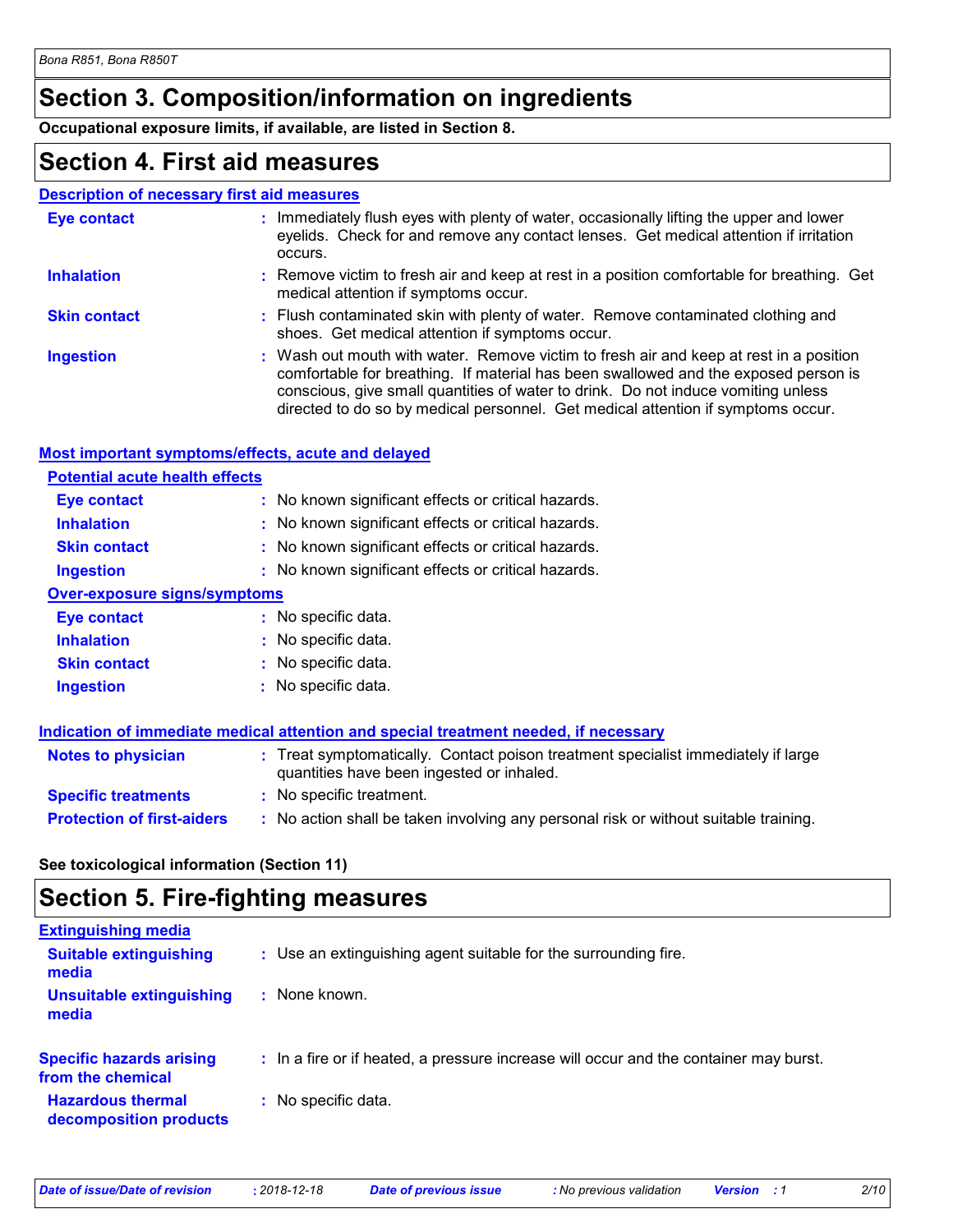### **Section 5. Fire-fighting measures**

| <b>Special protective actions</b><br>for fire-fighters | : Promptly isolate the scene by removing all persons from the vicinity of the incident if<br>there is a fire. No action shall be taken involving any personal risk or without suitable<br>training. |
|--------------------------------------------------------|-----------------------------------------------------------------------------------------------------------------------------------------------------------------------------------------------------|
| <b>Special protective</b>                              | : Fire-fighters should wear appropriate protective equipment and self-contained breathing                                                                                                           |
| equipment for fire-fighters                            | apparatus (SCBA) with a full face-piece operated in positive pressure mode.                                                                                                                         |

### **Section 6. Accidental release measures**

| Personal precautions, protective equipment and emergency procedures |  |                                                                                                                                                                                                                                                                                                                                                                                                                                                                                                                                                                                            |
|---------------------------------------------------------------------|--|--------------------------------------------------------------------------------------------------------------------------------------------------------------------------------------------------------------------------------------------------------------------------------------------------------------------------------------------------------------------------------------------------------------------------------------------------------------------------------------------------------------------------------------------------------------------------------------------|
| For non-emergency<br>personnel                                      |  | : No action shall be taken involving any personal risk or without suitable training.<br>Evacuate surrounding areas. Keep unnecessary and unprotected personnel from<br>entering. Do not touch or walk through spilled material. Put on appropriate personal<br>protective equipment.                                                                                                                                                                                                                                                                                                       |
|                                                                     |  | For emergency responders : If specialized clothing is required to deal with the spillage, take note of any information in<br>Section 8 on suitable and unsuitable materials. See also the information in "For non-<br>emergency personnel".                                                                                                                                                                                                                                                                                                                                                |
| <b>Environmental precautions</b>                                    |  | : Avoid dispersal of spilled material and runoff and contact with soil, waterways, drains<br>and sewers. Inform the relevant authorities if the product has caused environmental<br>pollution (sewers, waterways, soil or air).                                                                                                                                                                                                                                                                                                                                                            |
| Methods and materials for containment and cleaning up               |  |                                                                                                                                                                                                                                                                                                                                                                                                                                                                                                                                                                                            |
| <b>Small spill</b>                                                  |  | : Stop leak if without risk. Move containers from spill area. Dilute with water and mop up<br>if water-soluble. Alternatively, or if water-insoluble, absorb with an inert dry material and<br>place in an appropriate waste disposal container. Dispose of via a licensed waste<br>disposal contractor.                                                                                                                                                                                                                                                                                   |
| <b>Large spill</b>                                                  |  | : Stop leak if without risk. Move containers from spill area. Prevent entry into sewers,<br>water courses, basements or confined areas. Wash spillages into an effluent treatment<br>plant or proceed as follows. Contain and collect spillage with non-combustible,<br>absorbent material e.g. sand, earth, vermiculite or diatomaceous earth and place in<br>container for disposal according to local regulations (see Section 13). Dispose of via a<br>licensed waste disposal contractor. Note: see Section 1 for emergency contact<br>information and Section 13 for waste disposal. |

### **Section 7. Handling and storage**

#### **Advice on general occupational hygiene Conditions for safe storage, : including any incompatibilities** Eating, drinking and smoking should be prohibited in areas where this material is **:** handled, stored and processed. Workers should wash hands and face before eating, drinking and smoking. Remove contaminated clothing and protective equipment before entering eating areas. See also Section 8 for additional information on hygiene measures. Store in accordance with local regulations. Store in original container protected from direct sunlight in a dry, cool and well-ventilated area, away from incompatible materials (see Section 10) and food and drink. Keep container tightly closed and sealed until ready for use. Containers that have been opened must be carefully resealed and kept upright to prevent leakage. Do not store in unlabeled containers. Use appropriate containment to avoid environmental contamination. **Protective measures : Put on appropriate personal protective equipment (see Section 8). Precautions for safe handling**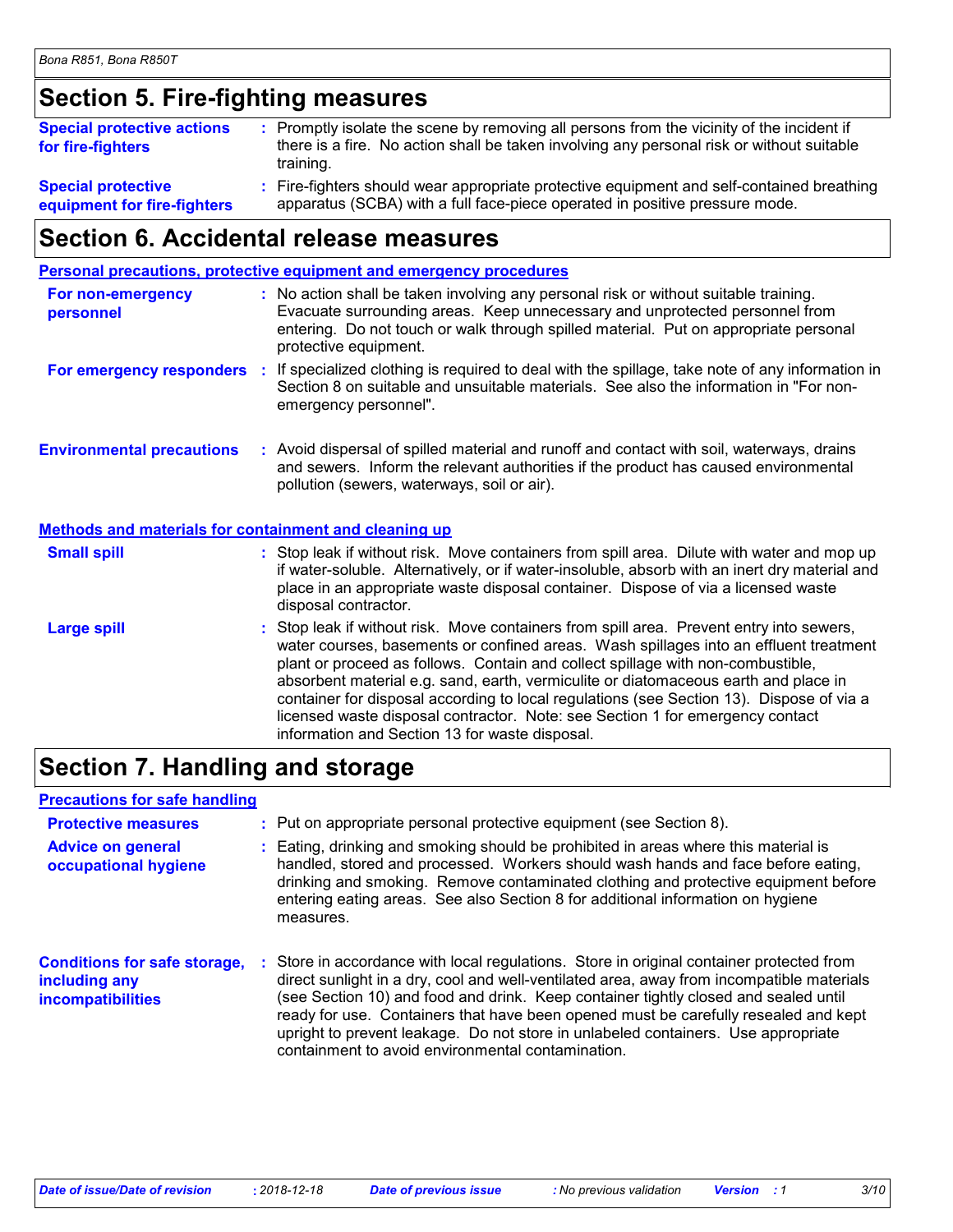# **Section 8. Exposure controls/personal protection**

#### **Control parameters**

**Occupational exposure limits**

None.

| <b>Appropriate engineering</b><br>controls           | : Good general ventilation should be sufficient to control worker exposure to airborne<br>contaminants.                                                                                                                                                                                                                                                                                         |
|------------------------------------------------------|-------------------------------------------------------------------------------------------------------------------------------------------------------------------------------------------------------------------------------------------------------------------------------------------------------------------------------------------------------------------------------------------------|
| <b>Environmental exposure</b><br><b>controls</b>     | : Emissions from ventilation or work process equipment should be checked to ensure<br>they comply with the requirements of environmental protection legislation. In some<br>cases, fume scrubbers, filters or engineering modifications to the process equipment<br>will be necessary to reduce emissions to acceptable levels.                                                                 |
| <b>Individual protection measures</b>                |                                                                                                                                                                                                                                                                                                                                                                                                 |
| <b>Hygiene measures</b>                              | Wash hands, forearms and face thoroughly after handling chemical products, before<br>eating, smoking and using the lavatory and at the end of the working period.<br>Appropriate techniques should be used to remove potentially contaminated clothing.<br>Wash contaminated clothing before reusing. Ensure that eyewash stations and safety<br>showers are close to the workstation location. |
| <b>Eye/face protection</b>                           | Safety eyewear complying with an approved standard should be used when a risk<br>assessment indicates this is necessary to avoid exposure to liquid splashes, mists,<br>gases or dusts. If contact is possible, the following protection should be worn, unless<br>the assessment indicates a higher degree of protection: safety glasses with side-<br>shields.                                |
| <b>Skin protection</b>                               |                                                                                                                                                                                                                                                                                                                                                                                                 |
| <b>Hand protection</b>                               | : Chemical-resistant, impervious gloves complying with an approved standard should be<br>worn at all times when handling chemical products if a risk assessment indicates this is<br>necessary. > 8 hours (breakthrough time): nitrile rubber                                                                                                                                                   |
| <b>Body protection</b>                               | Personal protective equipment for the body should be selected based on the task being<br>performed and the risks involved and should be approved by a specialist before<br>handling this product.                                                                                                                                                                                               |
| <b>Other skin protection</b>                         | : Appropriate footwear and any additional skin protection measures should be selected<br>based on the task being performed and the risks involved and should be approved by a<br>specialist before handling this product.                                                                                                                                                                       |
| <b>Respiratory protection</b>                        | : Use a properly fitted, air-purifying or air-fed respirator complying with an approved<br>standard if a risk assessment indicates this is necessary. Respirator selection must be<br>based on known or anticipated exposure levels, the hazards of the product and the safe<br>working limits of the selected respirator.                                                                      |
| <b>Personal protective</b><br>equipment (Pictograms) | ÷.                                                                                                                                                                                                                                                                                                                                                                                              |

# **Section 9. Physical and chemical properties**

| Date of issue/Date of revision | $: 2018 - 12 - 18$ | <b>Date of previous issue</b> | : No previous validation | <b>Version</b> | . . 1 | 4/10 |
|--------------------------------|--------------------|-------------------------------|--------------------------|----------------|-------|------|
| <b>Boiling point</b>           | : Not available.   |                               |                          |                |       |      |
| <b>Melting point</b>           | : Not available.   |                               |                          |                |       |      |
| pH                             | : Not applicable.  |                               |                          |                |       |      |
| <b>Odor threshold</b>          | : Not applicable.  |                               |                          |                |       |      |
| <b>Odor</b>                    | : Characteristic.  |                               |                          |                |       |      |
| <b>Color</b>                   | $:$ Beige.         |                               |                          |                |       |      |
| <b>Physical state</b>          |                    | : Liquid. [Viscous liquid.]   |                          |                |       |      |
| <b>Appearance</b>              |                    |                               |                          |                |       |      |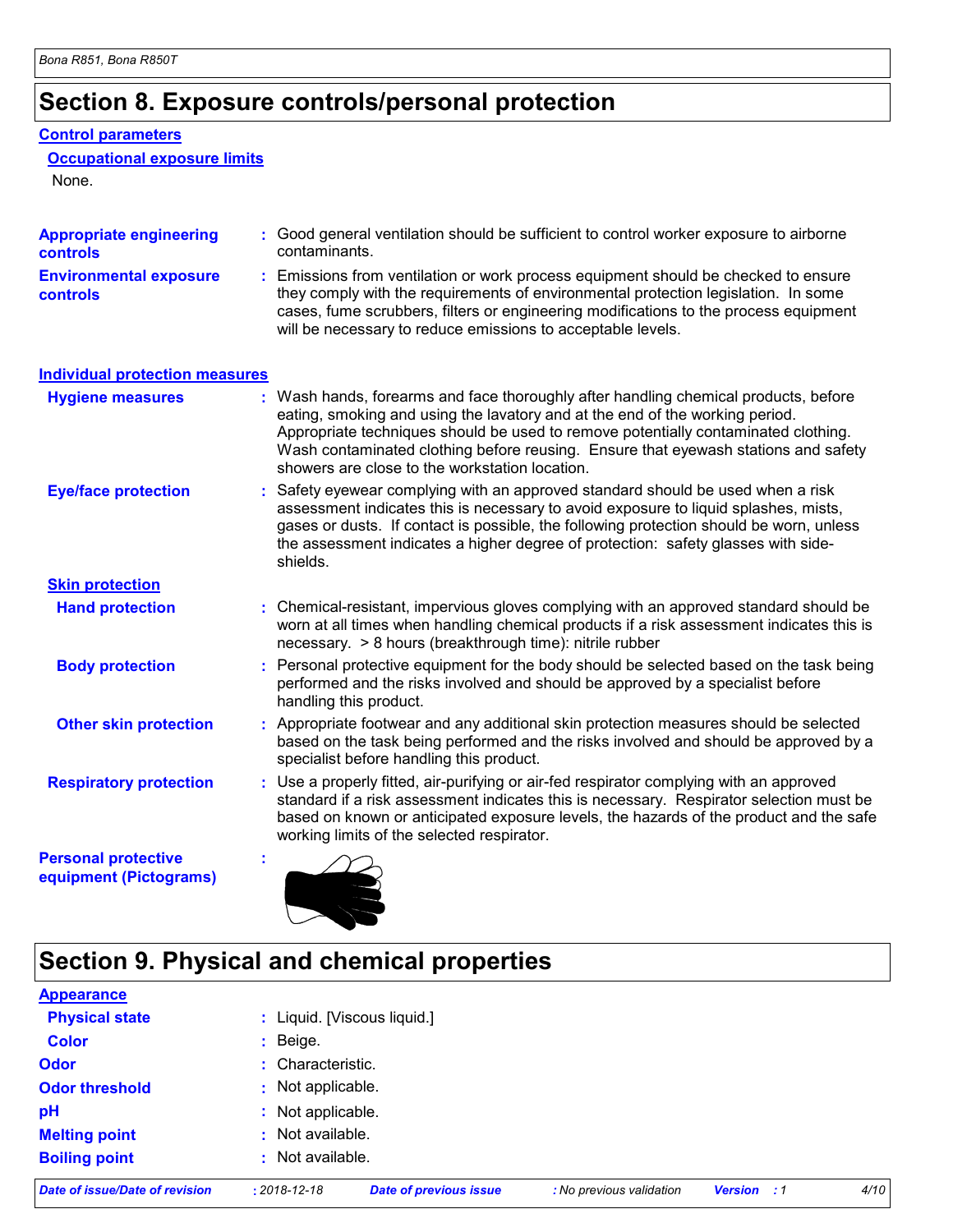### **Section 9. Physical and chemical properties**

| <b>Flash point</b>                                | : Closed cup: $>100^{\circ}$ C ( $>212^{\circ}$ F) |
|---------------------------------------------------|----------------------------------------------------|
| <b>Evaporation rate</b>                           | : Not available.                                   |
| <b>Flammability (solid, gas)</b>                  | : Not available.                                   |
| Lower and upper explosive<br>(flammable) limits   | : Not applicable.                                  |
| <b>Vapor pressure</b>                             | ٠                                                  |
| <b>Vapor density</b>                              | $:$ Not available.                                 |
| <b>Relative density</b>                           | : 1.51                                             |
| <b>Solubility</b>                                 | : Not available.                                   |
| <b>Solubility in water</b>                        | $:$ Not available.                                 |
| <b>Partition coefficient: n-</b><br>octanol/water | : Not applicable.                                  |
| <b>Auto-ignition temperature</b>                  | : Not applicable.                                  |
| <b>Decomposition temperature</b>                  | $:$ Not available.                                 |
| <b>Viscosity</b>                                  | : Not available.                                   |
| Flow time (ISO 2431)                              | : Not available.                                   |
|                                                   |                                                    |

# **Section 10. Stability and reactivity**

| <b>Reactivity</b>                            | : No specific test data related to reactivity available for this product or its ingredients.              |
|----------------------------------------------|-----------------------------------------------------------------------------------------------------------|
| <b>Chemical stability</b>                    | : The product is stable.                                                                                  |
| <b>Possibility of hazardous</b><br>reactions | : Under normal conditions of storage and use, hazardous reactions will not occur.                         |
| <b>Conditions to avoid</b>                   | : No specific data.                                                                                       |
| <b>Incompatible materials</b>                | : No specific data.                                                                                       |
| <b>Hazardous decomposition</b><br>products   | : Under normal conditions of storage and use, hazardous decomposition products should<br>not be produced. |

# **Section 11. Toxicological information**

| Information on toxicological effects  |                    |                                                     |                          |                      |      |
|---------------------------------------|--------------------|-----------------------------------------------------|--------------------------|----------------------|------|
| <b>Acute toxicity</b>                 |                    |                                                     |                          |                      |      |
| Not available.                        |                    |                                                     |                          |                      |      |
| <b>Conclusion/Summary</b>             |                    | : No known significant effects or critical hazards. |                          |                      |      |
| <b>Irritation/Corrosion</b>           |                    |                                                     |                          |                      |      |
| Not available.                        |                    |                                                     |                          |                      |      |
| <b>Sensitization</b>                  |                    |                                                     |                          |                      |      |
| Not available.                        |                    |                                                     |                          |                      |      |
| <b>Mutagenicity</b>                   |                    |                                                     |                          |                      |      |
| Not available.                        |                    |                                                     |                          |                      |      |
| <b>Carcinogenicity</b>                |                    |                                                     |                          |                      |      |
| Not available.                        |                    |                                                     |                          |                      |      |
| <b>Date of issue/Date of revision</b> | $: 2018 - 12 - 18$ | <b>Date of previous issue</b>                       | : No previous validation | <b>Version</b><br>:1 | 5/10 |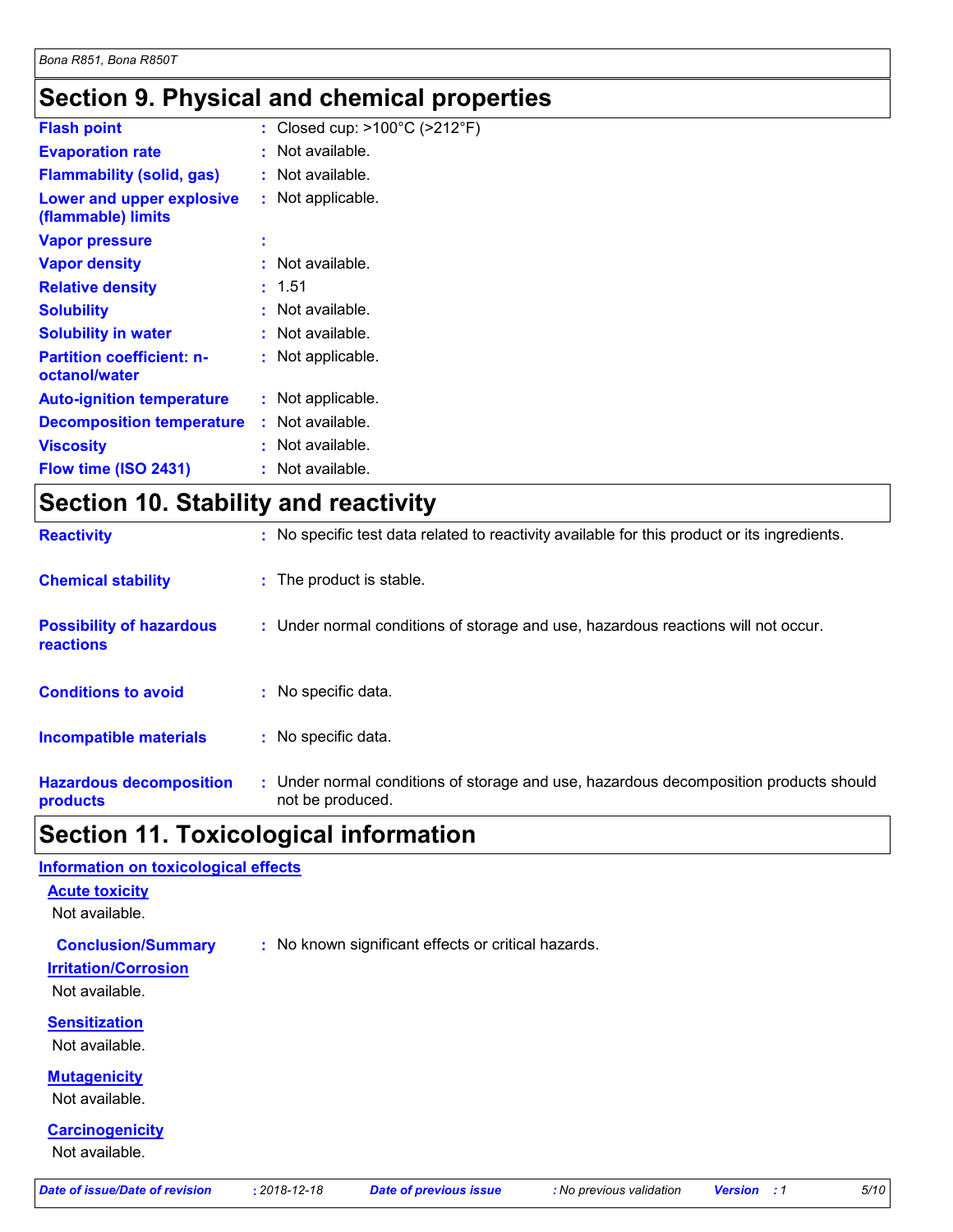# **Section 11. Toxicological information**

| <b>Reproductive toxicity</b>                                |    |                                                                                                                         |
|-------------------------------------------------------------|----|-------------------------------------------------------------------------------------------------------------------------|
| Not available.                                              |    |                                                                                                                         |
| <b>Teratogenicity</b>                                       |    |                                                                                                                         |
| Not available.                                              |    |                                                                                                                         |
| <b>Specific target organ toxicity (single exposure)</b>     |    |                                                                                                                         |
| Not available.                                              |    |                                                                                                                         |
| <b>Specific target organ toxicity (repeated exposure)</b>   |    |                                                                                                                         |
| Not available.                                              |    |                                                                                                                         |
| <b>Aspiration hazard</b>                                    |    |                                                                                                                         |
| Not available.                                              |    |                                                                                                                         |
|                                                             |    |                                                                                                                         |
|                                                             |    | <b>Information on the likely</b> : Routes of entry anticipated: Dermal.<br>Routes of entry not anticipated: Inhalation. |
| routes of exposure                                          |    |                                                                                                                         |
| <b>Potential acute health effects</b><br><b>Eye contact</b> |    | : No known significant effects or critical hazards.                                                                     |
| <b>Inhalation</b>                                           |    | : No known significant effects or critical hazards.                                                                     |
| <b>Skin contact</b>                                         |    | : No known significant effects or critical hazards.                                                                     |
| <b>Ingestion</b>                                            |    | : No known significant effects or critical hazards.                                                                     |
|                                                             |    |                                                                                                                         |
|                                                             |    | Symptoms related to the physical, chemical and toxicological characteristics                                            |
| <b>Eye contact</b>                                          |    | : No specific data.                                                                                                     |
| <b>Inhalation</b>                                           |    | : No specific data.                                                                                                     |
| <b>Skin contact</b>                                         |    | : No specific data.                                                                                                     |
| <b>Ingestion</b>                                            |    | : No specific data.                                                                                                     |
|                                                             |    | Delayed and immediate effects and also chronic effects from short and long term exposure                                |
| <b>Short term exposure</b>                                  |    |                                                                                                                         |
| <b>Potential immediate</b>                                  |    | : Not available.                                                                                                        |
| effects                                                     |    |                                                                                                                         |
| <b>Potential delayed effects</b>                            |    | : Not available.                                                                                                        |
| Long term exposure                                          |    |                                                                                                                         |
| <b>Potential immediate</b><br>effects                       |    | Not available.                                                                                                          |
| <b>Potential delayed effects</b>                            |    | Not available.                                                                                                          |
| <b>Potential chronic health effects</b>                     |    |                                                                                                                         |
| Not available.                                              |    |                                                                                                                         |
| <b>Conclusion/Summary</b>                                   | t. | No known significant effects or critical hazards.                                                                       |
| <b>General</b>                                              | t  | No known significant effects or critical hazards.                                                                       |
| <b>Carcinogenicity</b>                                      |    | No known significant effects or critical hazards.                                                                       |
| <b>Mutagenicity</b>                                         | t  | No known significant effects or critical hazards.                                                                       |
| <b>Teratogenicity</b>                                       |    | No known significant effects or critical hazards.                                                                       |
| <b>Developmental effects</b>                                |    | No known significant effects or critical hazards.                                                                       |
| <b>Fertility effects</b>                                    |    | No known significant effects or critical hazards.                                                                       |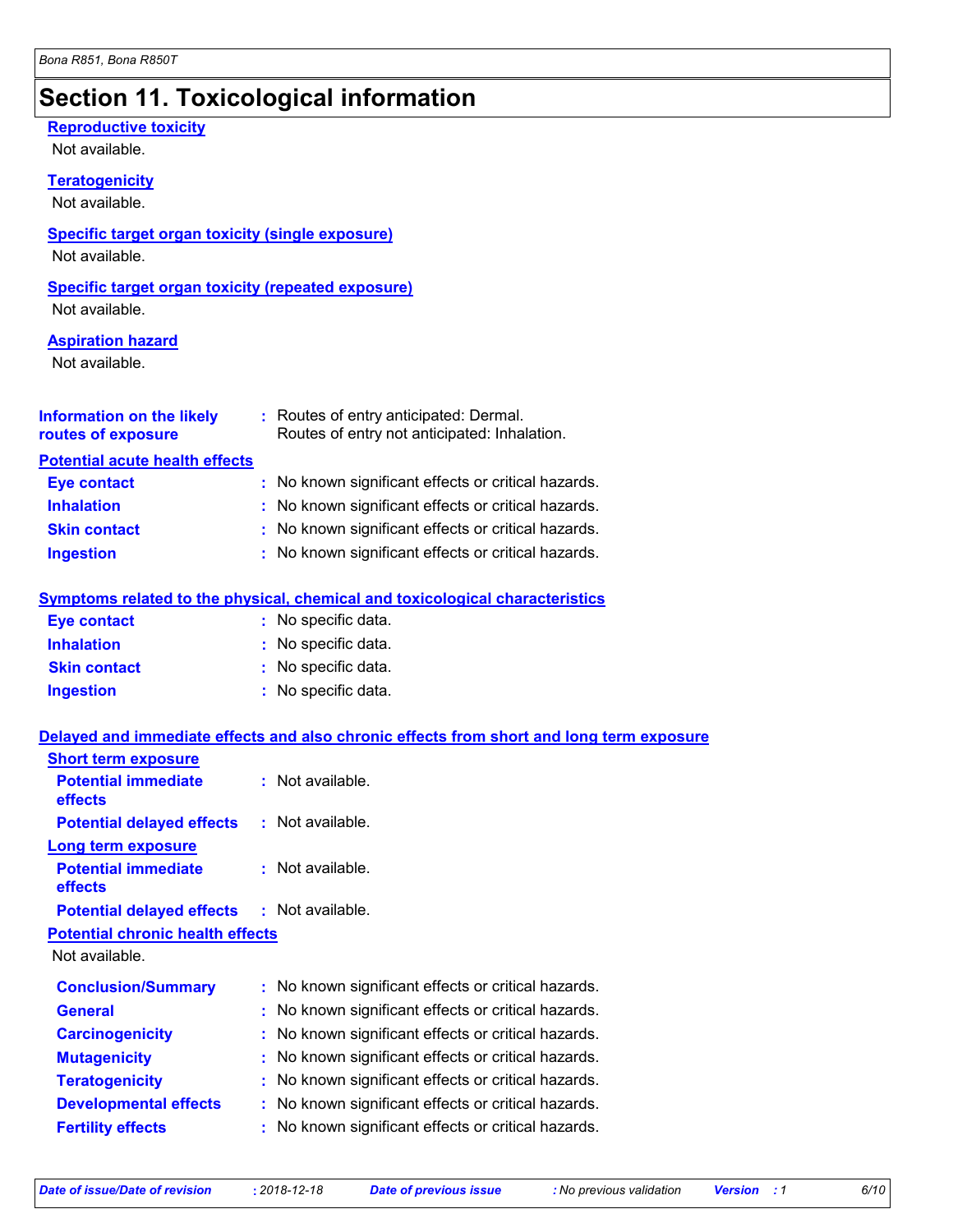### **Section 11. Toxicological information**

#### **Numerical measures of toxicity Acute toxicity estimates**

Not available.

### **Section 12. Ecological information**

#### **Toxicity**

Not available.

#### **Persistence and degradability**

Not available.

#### **Bioaccumulative potential**

Not available.

#### **Mobility in soil**

**Soil/water partition coefficient (KOC) :** Not available.

**Other adverse effects : No known significant effects or critical hazards.** 

### **Section 13. Disposal considerations**

The generation of waste should be avoided or minimized wherever possible. Disposal of this product, solutions and any by-products should at all times comply with the requirements of environmental protection and waste disposal legislation and any regional local authority requirements. Dispose of surplus and non-recyclable products via a licensed waste disposal contractor. Waste should not be disposed of untreated to the sewer unless fully compliant with the requirements of all authorities with jurisdiction. Waste packaging should be recycled. Incineration or landfill should only be considered when recycling is not feasible. This material and its container must be disposed of in a safe way. Empty containers or liners may retain some product residues. Avoid dispersal of spilled material and runoff and contact with soil, waterways, drains and sewers. **Disposal methods :**

### **Section 14. Transport information**

|                                       | <b>DOT</b><br><b>Classification</b> | <b>TDG</b><br><b>Classification</b> | <b>Mexico</b><br><b>Classification</b> | <b>ADR/RID</b>           | <b>IMDG</b>    | <b>IATA</b>    |
|---------------------------------------|-------------------------------------|-------------------------------------|----------------------------------------|--------------------------|----------------|----------------|
| <b>UN number</b>                      | Not regulated.                      | Not regulated.                      | Not regulated.                         | Not regulated.           | Not regulated. | Not regulated. |
| <b>UN proper</b><br>shipping name     | $\qquad \qquad -$                   |                                     |                                        |                          |                |                |
| <b>Transport</b><br>hazard class(es)  |                                     |                                     |                                        |                          |                |                |
| <b>Packing group</b>                  |                                     |                                     |                                        |                          |                |                |
| <b>Date of issue/Date of revision</b> |                                     | $: 2018 - 12 - 18$                  | <b>Date of previous issue</b>          | : No previous validation | <b>Version</b> | 7/10<br>:1     |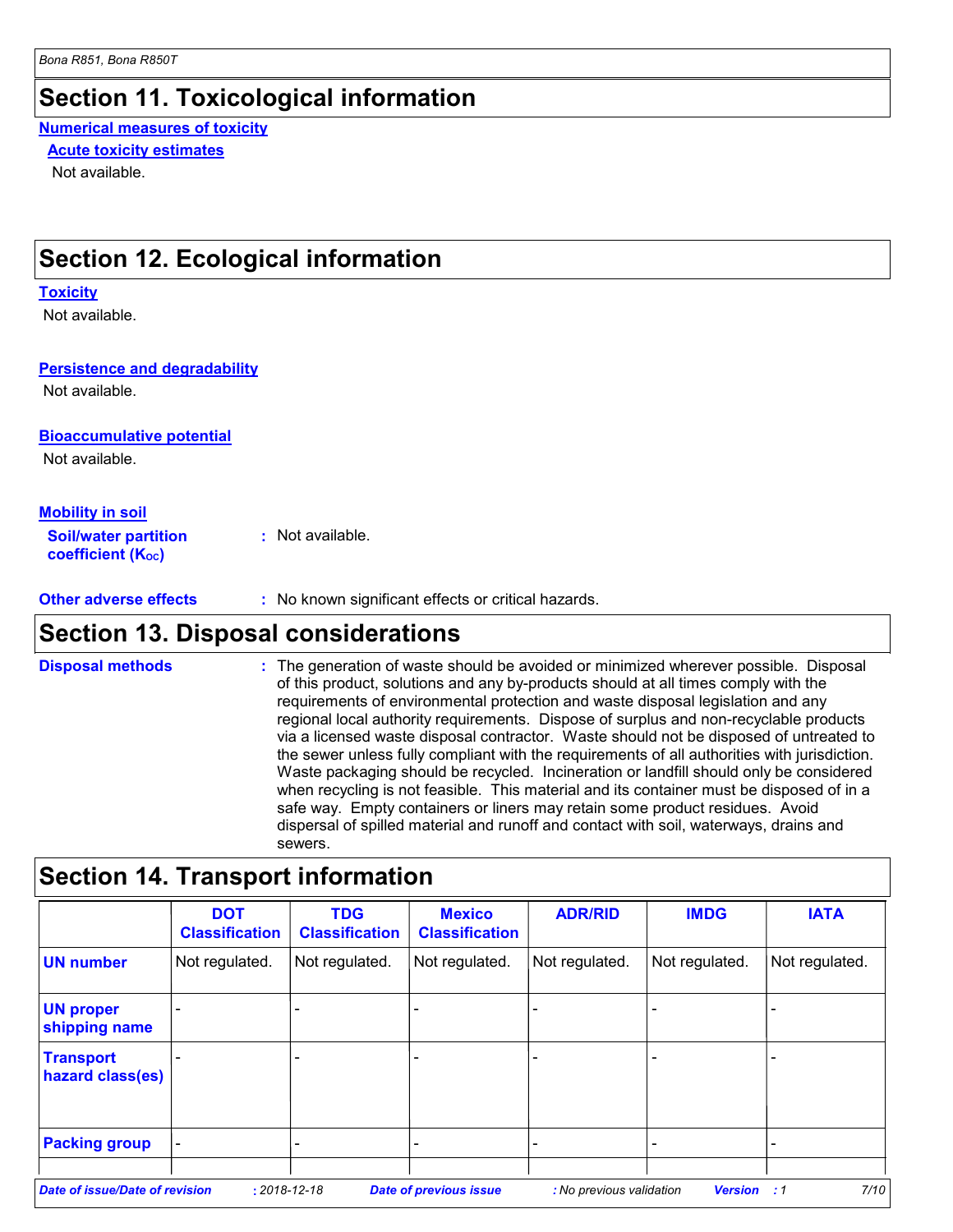# **Section 14. Transport information**

| <b>Environmental</b><br>hazards  | INo. | No. | No. | INo. | No. | !No. |
|----------------------------------|------|-----|-----|------|-----|------|
| <b>Additional</b><br>information |      |     |     |      |     |      |

#### **Special precautions for user** : Transport within user's premises: always transport in closed containers that are upright and secure. Ensure that persons transporting the product know what to do in the event of an accident or spillage.

| <b>Transport in bulk according : Not available.</b> |  |
|-----------------------------------------------------|--|
| to Annex II of MARPOL and                           |  |
| the <b>IBC</b> Code                                 |  |

### **Section 15. Regulatory information**

| <b>U.S. Federal regulations</b>                                                   | : TSCA 8(a) PAIR: Siloxanes and Silicones, di-Me, reaction products with silica                                                         |
|-----------------------------------------------------------------------------------|-----------------------------------------------------------------------------------------------------------------------------------------|
|                                                                                   | TSCA 8(a) CDR Exempt/Partial exemption: Not determined                                                                                  |
|                                                                                   | United States inventory (TSCA 8b): Not determined.                                                                                      |
| <b>Clean Air Act Section 112</b><br>(b) Hazardous Air<br><b>Pollutants (HAPs)</b> | : Not listed                                                                                                                            |
| <b>Clean Air Act Section 602</b><br><b>Class I Substances</b>                     | : Not listed                                                                                                                            |
| <b>Clean Air Act Section 602</b><br><b>Class II Substances</b>                    | : Not listed                                                                                                                            |
| <b>DEA List I Chemicals</b><br>(Precursor Chemicals)                              | : Not listed                                                                                                                            |
| <b>DEA List II Chemicals</b><br><b>(Essential Chemicals)</b>                      | : Not listed                                                                                                                            |
| <b>SARA 302/304</b>                                                               |                                                                                                                                         |
| <b>Composition/information on ingredients</b>                                     |                                                                                                                                         |
| No products were found.                                                           |                                                                                                                                         |
| <b>SARA 304 RQ</b>                                                                | : Not applicable.                                                                                                                       |
| <b>SARA 311/312</b>                                                               |                                                                                                                                         |
| <b>Classification</b>                                                             | : Not applicable.                                                                                                                       |
| <b>Composition/information on ingredients</b>                                     |                                                                                                                                         |
| No products were found.                                                           |                                                                                                                                         |
| <b>State regulations</b>                                                          |                                                                                                                                         |
| <b>Massachusetts</b>                                                              | : The following components are listed: 1,2-Benzenedicarboxylic acid, bis(2-propylheptyl)<br>ester                                       |
| <b>New York</b>                                                                   | : None of the components are listed.                                                                                                    |
| <b>New Jersey</b>                                                                 | : The following components are listed: Silane Terminated Polyurethane Resin                                                             |
| <b>Pennsylvania</b>                                                               | : The following components are listed: 1,2-Benzenedicarboxylic acid, bis(2-propylheptyl)<br>ester; Silane Terminated Polyurethane Resin |
| <b>California Prop. 65</b>                                                        |                                                                                                                                         |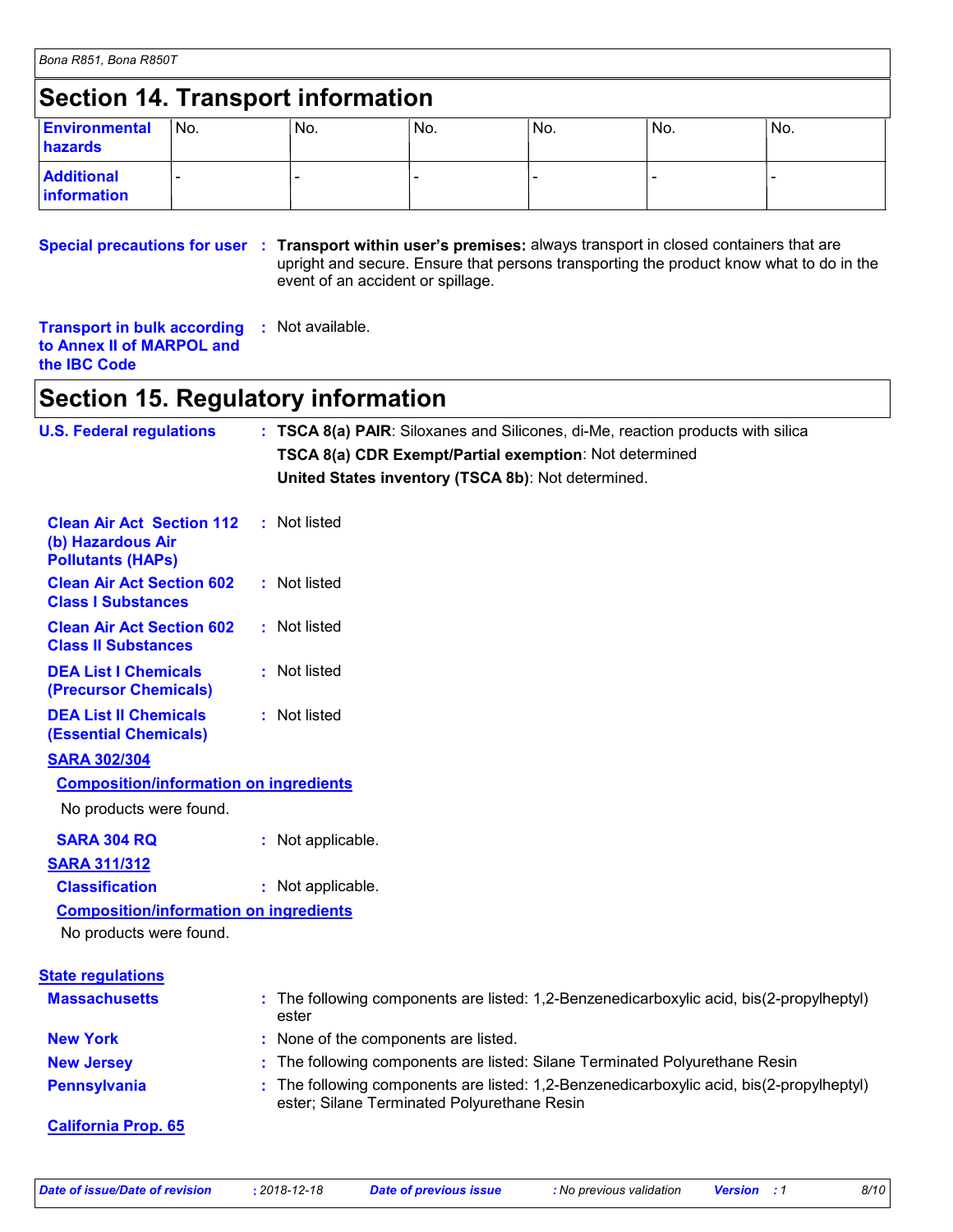# **Section 15. Regulatory information**

This product does not contain any chemicals known to State of California to cause cancer, birth defects, or any other reproductive harm.

#### **International regulations**

**Chemical Weapon Convention List Schedules I, II & III Chemicals**

Not listed.

#### **Montreal Protocol**

Not listed.

### **Stockholm Convention on Persistent Organic Pollutants**

Not listed.

#### **Rotterdam Convention on Prior Informed Consent (PIC)**

Not listed.

#### **UNECE Aarhus Protocol on POPs and Heavy Metals**

Not listed.

#### **International lists**

| <b>National inventory</b> |                                          |
|---------------------------|------------------------------------------|
| <b>Australia</b>          | : Not determined.                        |
| <b>Canada</b>             | : All components are listed or exempted. |
| <b>China</b>              | : Not determined.                        |
| <b>Europe</b>             | : Not determined.                        |
| <b>Japan</b>              | : Not determined.                        |
| <b>Malaysia</b>           | : Not determined.                        |
| <b>New Zealand</b>        | : Not determined.                        |
| <b>Philippines</b>        | : Not determined.                        |
| <b>Republic of Korea</b>  | : Not determined.                        |
| <b>Taiwan</b>             | : Not determined.                        |
| <b>Turkey</b>             | : Not determined.                        |

### **Section 16. Other information**

**Hazardous Material Information System (U.S.A.)**



**Caution: HMIS® ratings are based on a 0-4 rating scale, with 0 representing minimal hazards or risks, and 4 representing significant hazards or risks. Although HMIS® ratings and the associated label are not required on SDSs or products leaving a facility under 29 CFR 1910.1200, the preparer may choose to provide them. HMIS® ratings are to be used with a fully implemented HMIS® program. HMIS® is a registered trademark and service mark of the American Coatings Association, Inc.**

**The customer is responsible for determining the PPE code for this material. For more information on HMIS® Personal Protective Equipment (PPE) codes, consult the HMIS® Implementation Manual.**

**National Fire Protection Association (U.S.A.)**